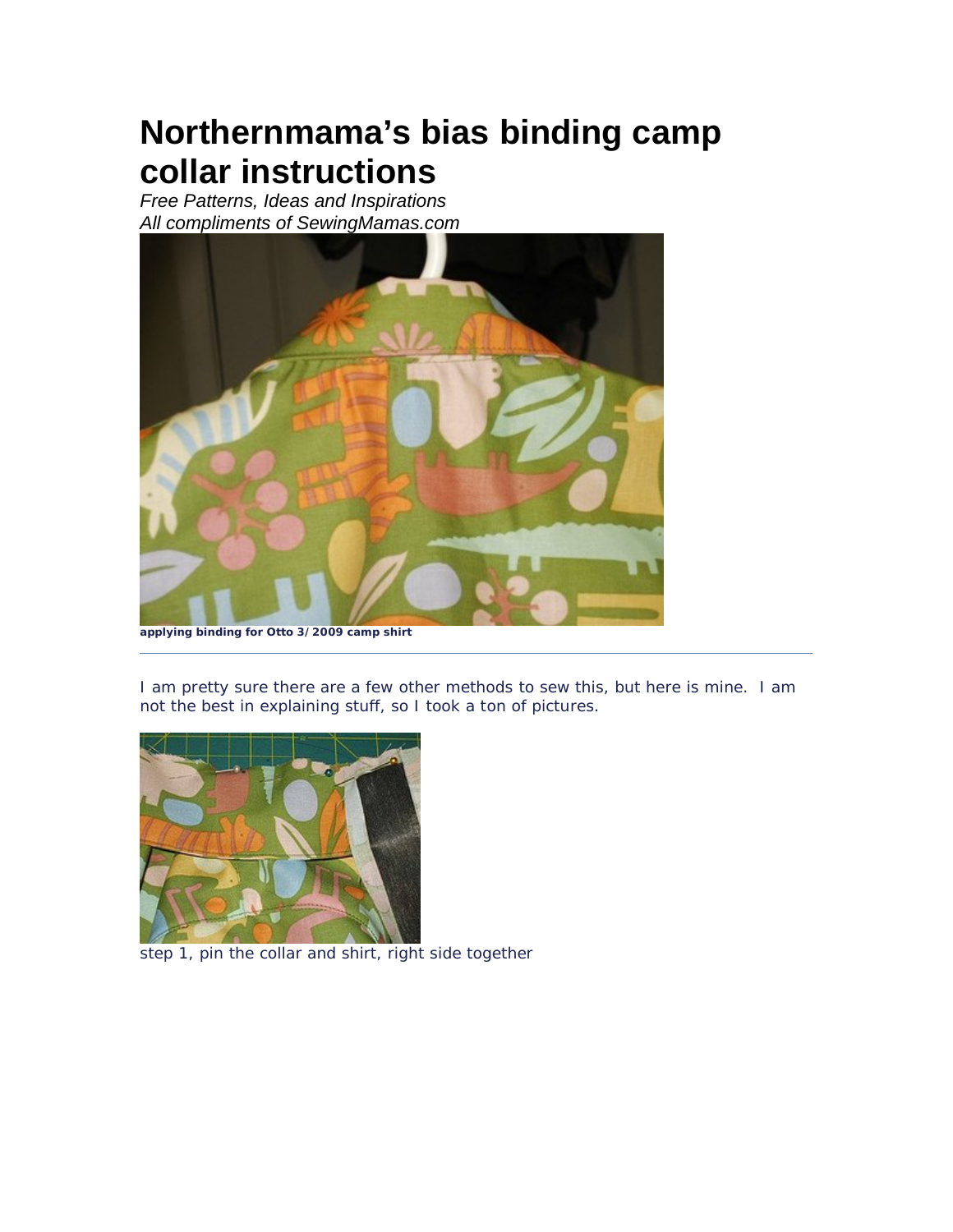

step 2, machine baste as close to the edge as I can. I ran out of white interfacing so the black stuff is interfacing. My seam allowance is the area around the interfacing.



step 3 - because I was impatient, I flip it to see how it will look and also to make sure it matches the other side. Ignore the raw edges - I don't have a serger. Unflip it before attaching the binding.



step 4, I use ready-made single fold bias tape, I open the bias tape and sew the edge next to the basting stitch.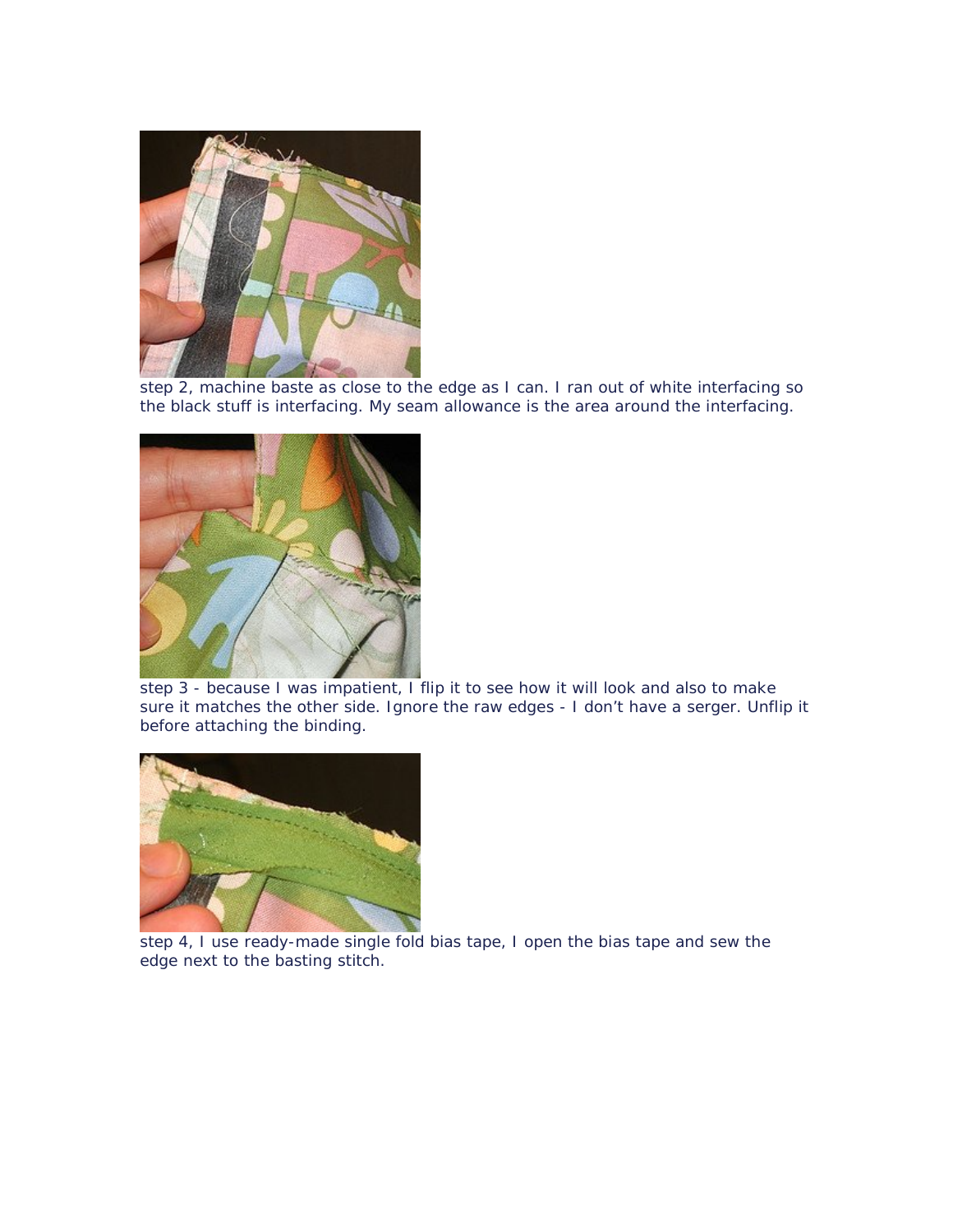

step 5 - trim all the excess and flip it over



step 6 - stitch the binding. This is the tricky part - pull the bias tape slightly and also make sure the back part is not bunched up, and sew slowly



step 7 - all done.